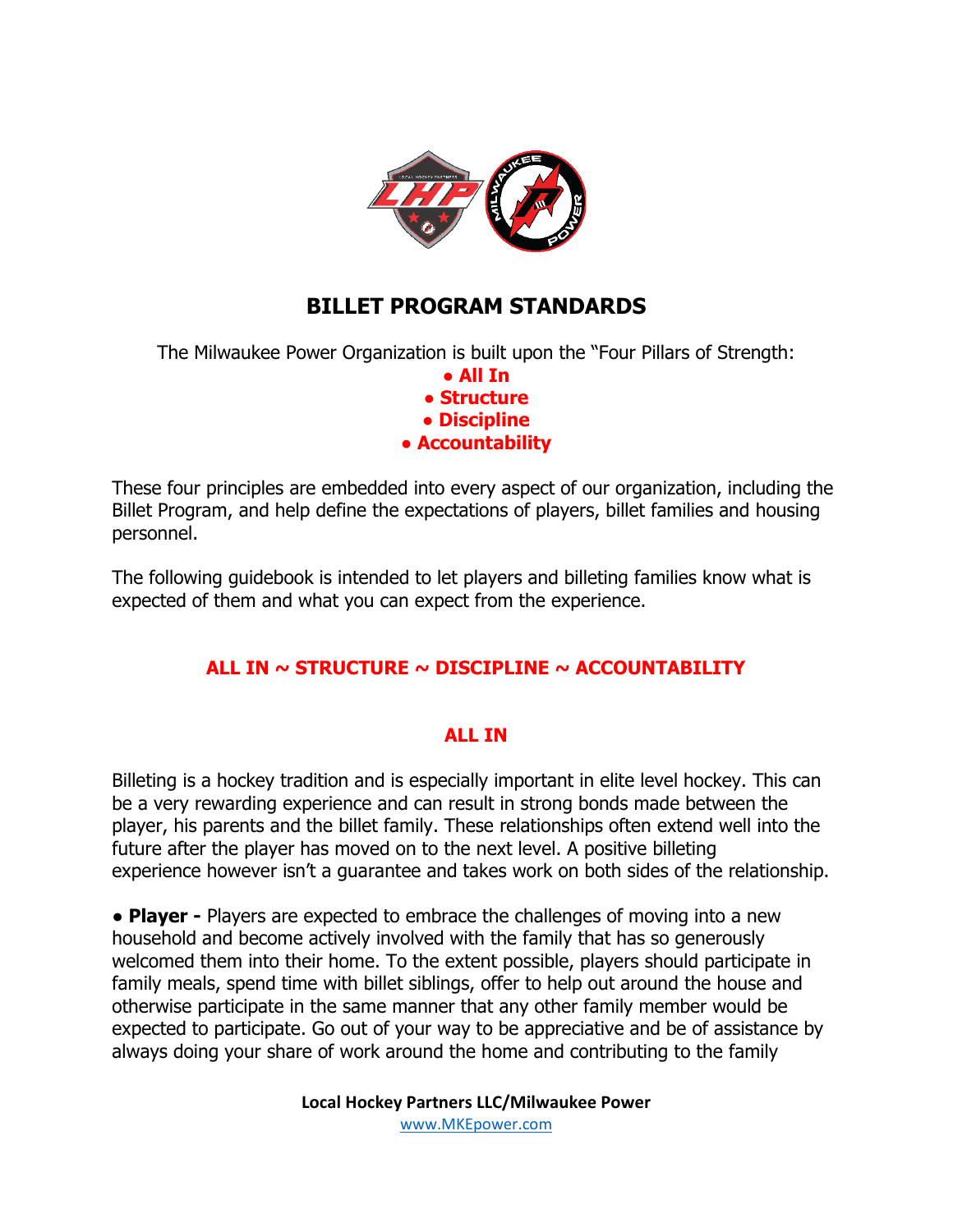without being asked. Recognize that each billet family has made a personal sacrifice for your benefit.

**● Billet -** Likewise, Billet families are expected to provide a safe and supportive home environment for your player(s). One of the most difficult things for the elite level hockey player is moving away from home. Much is expected of these players both on and off the ice and the added demands of living away from home and their families often creates added stress for them. Take time to get to know your player(s). Stock the fridge and pantry with some of their favorite foods. Something as simple as familiar food can help them feel more at home. Provide the same kind of care and support that you would want for your own child.

**● Staff -** In order to best facilitate a positive billeting experience, Power personnel will take time to learn about each player and billet family and will work diligently to make the best matches possible. Understand that not all matches are successful and in certain rare circumstances it may become necessary to move a player from one billet home to another. We will always work to reconcile any differences but in the end, we want everyone involved to be comfortable in their living arrangements. Decisions to move a player from a billet home should never be taken personally. We are available anytime to answer questions or discuss any issues in the billet homes.

## **STRUCTURE**

**● Player -** Power players are expected to adhere to the provided training schedule. This will include 1-2 hours of on ice practice and 1-2 hours of off ice training most days in addition to scheduled games. Arrive early and be ready to begin well in advance of the scheduled start time. Just as occasional changes to the schedule will be communicated

to you, please provide your billet family with the same courtesy and notify them of any significant changes to your schedule. Players not enrolled in school are encourage to find part time employment or participate in community service projects.

You are expected to be a regular part of your billet family. If meals are prepared at home, you are expected to eat with the family and help with meal preparation if asked. Notify your billet family in advance if you will not be in attendance at any family meal and request to be excused. The team rules will include curfews that may vary somewhat for weeknights, weekends, nights before games, and game nights. The coach will set the team curfews and the billets will be notified about these times. Be aware that billet families reserve the right to implement a more restrictive curfew to which you are expected to adhere to.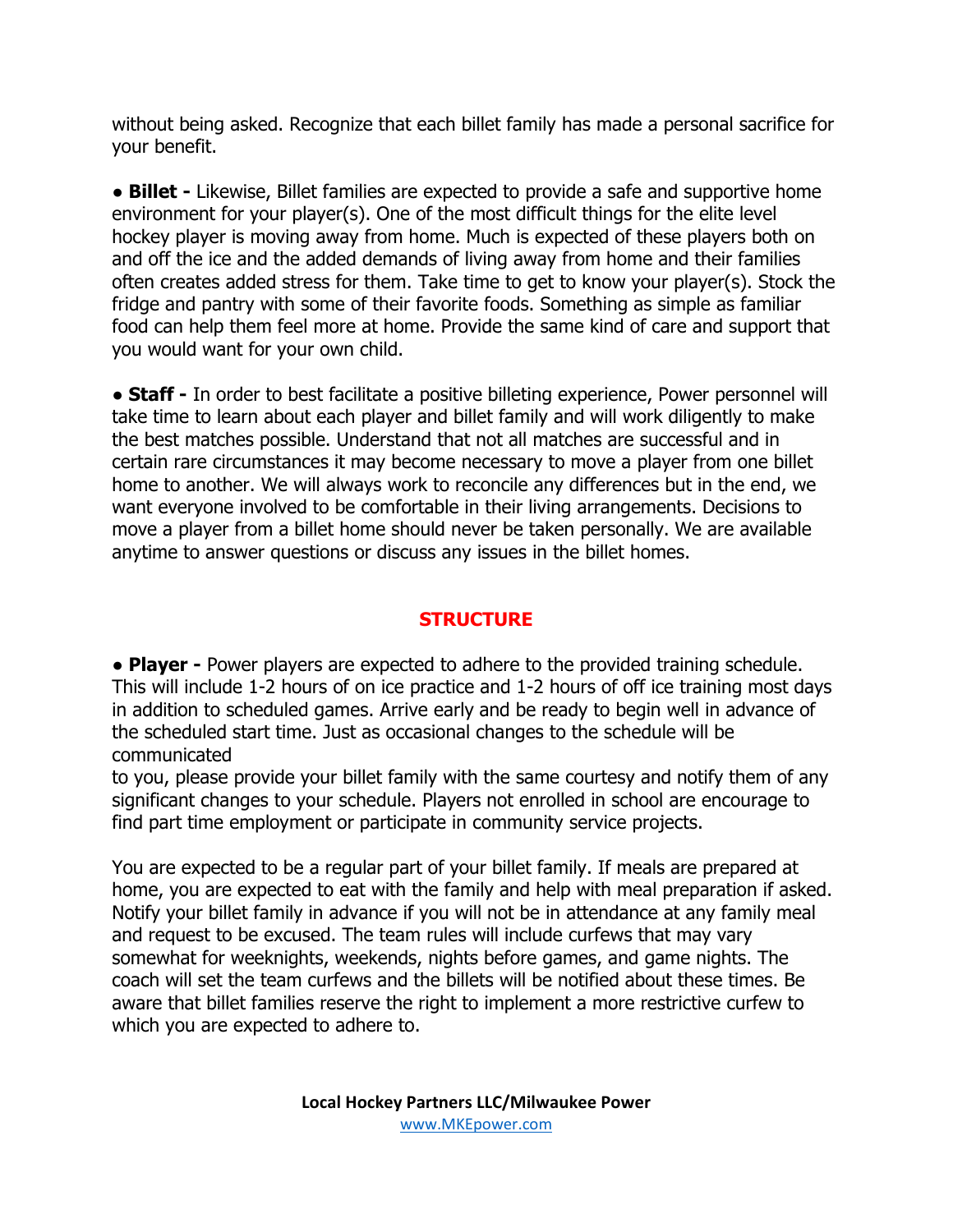It is anticipated that you will make friends and maintain those friends independent from members of the Billet Family. Based on house rules and the determination of the Billet Family, friends may come to the Billet Family home.

In general, sleepovers are not allowed however exceptions can be made in rare circumstances. In this case, prior permission from the Billet Family and Coaching Staff is required. Keep in mind that team curfews are not only the time a player has to be home but is also the time that all other visitors must leave the house. Female visitors are never allowed in player's rooms.

**● Billet -** When a player arrives in your home, it is important that he knows your house rules. Clearly define your expectations and ask the player his expectations of you and your home. It is important that both you and the player sit down to review and discuss the team standards as well as any household rules you expect them to abide by. Setting a visitor policy (how many, when, how often, food, etc..) is often helpful. It may seem silly but being clear about all the small things can help make everyone feel more comfortable. Small annoyances can grow and we want to help you avoid feeling "putout" by adding a new person or two to your household. Early, open and honest communication can make the billet experience very rewarding.

Prior to a player moving into your home, think of the duties and chores you expect the player to perform as a member of your household. If your family shares chores, it is fair to expect the player to participate as well. Right from the first day, tell the player what you expect of him regarding cleanliness of each of the rooms in your house including the bathroom. If you expect him to put all his dishes and glasses in the dishwasher, let him know. If you want him to wipe the kitchen counters after making a sandwich, tell him. Do you want him to vacuum his room once a week? Let him know what you expect as you are showing him around your home.

While regular family meals are not a requirement for the billet program, they are strongly encouraged to the extent possible. This time is often the best opportunity to bond and build relationships with your player(s). Just as players are expected to notify you if they will not be at a family meal, if you are unable to cook dinner on a regularly scheduled night, please let the player know ahead of time.

When billet parents plan to be out of town for one night, a weekend, or longer, they are to notify the billet coordinator.

**● Staff -** The Power organization has developed a training schedule that is consistent and the same from week to week. This design helps with a player's ability to attend classes or obtain part time employment. There will be additional team building activities scheduled well enough in advance so players may adjust their schedules as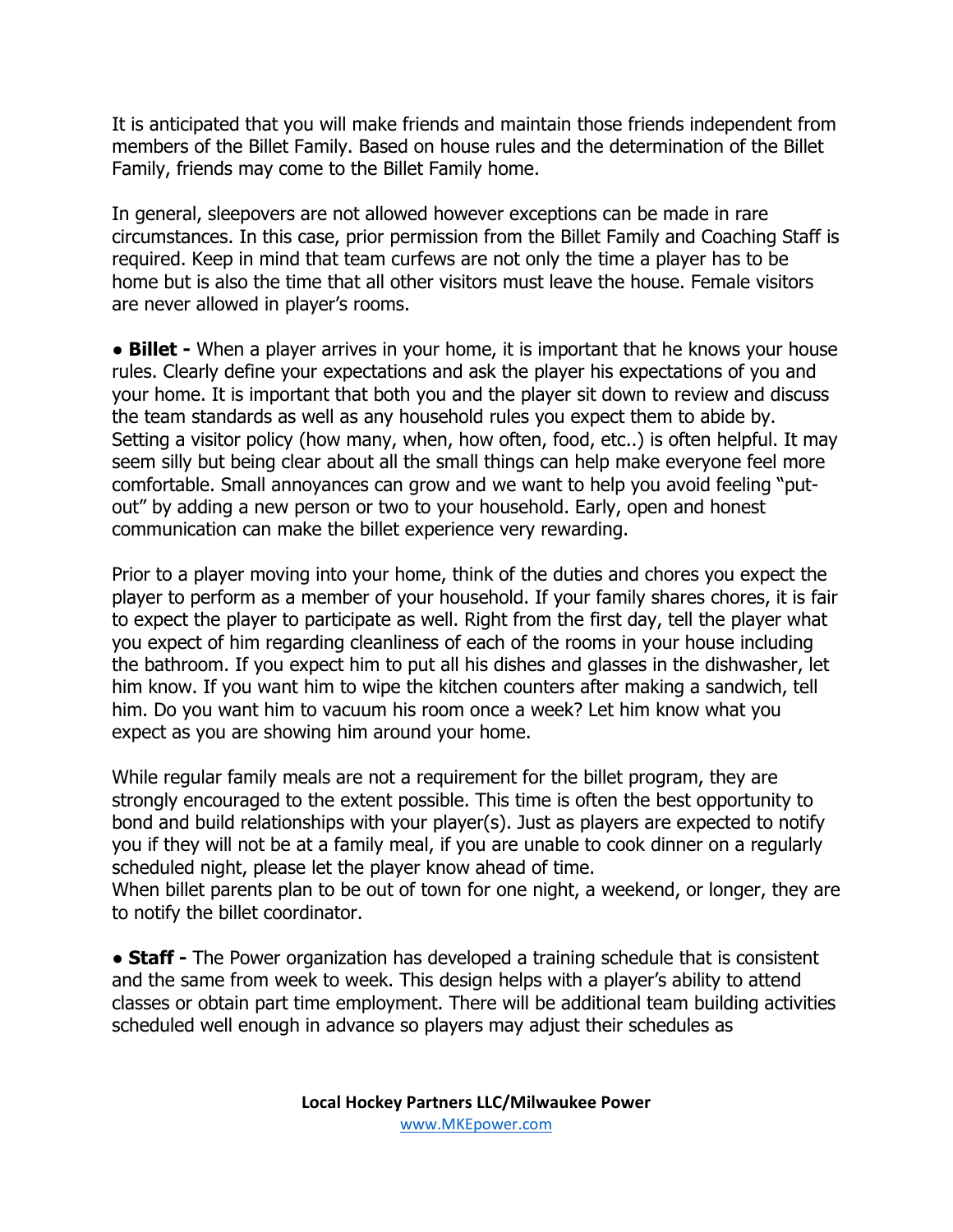needed. We also believe in the importance of giving back to the community that supports our program. Occasional community service projects will be organized and Power players are expected to participate.

During away games, players will be provided a schedule for the weekend. Players are expected to notify billets of departure times as well as approximate return times.

### **DISCIPLINE**

**● Player -** Players are expected to be disciplined in their training and pursuit of their hockey goals. At home this means fueling your body with healthy and nutritious meals and abstaining from substances which will impedeprogress towards your athletic goals. Drinking of alcohol by underage players is not condoned by the team and is illegal. Drugs should not be brought into billet homes at any time or under any circumstances. Using tobacco products including cigarettes, electronic cigarettes, chewing tobacco and "vaporizers" is strongly discouraged and prohibited for players under the age of 18. Additionally, players should strive for a minimum of 8 hours of sleep each day. Due to the rigorous training schedule, it is imperative that you provide your body ample time to rest and recharge. Team imposed curfews help to support this goal among others. Building a set schedule / routine for sleep is strongly encourage.

**● Billet -** Proper nutrition is critical for high performance athletes. Whatever your player's nutritional goals are, be prepared to help support those needs. Ensure your player(s) receive a balanced diet and have access to nutritious foods including fresh fruits and vegetables, carbohydrates and foods high in protein. Your player's training regimen requires an enormous amount of energy. The University of Missouri estimates that male athletes generally need more than 22.7 calories per pound of body weight each day, or more than 3,800 calories per day for a 170-pound man.

According to North Carolina State University, athletes trying to build muscle mass need 24 to 27 calories per pound of body weight. Food is the most common reason issues in billet homes arise. For this reason, it is imperative that billet families take time to learn what foods your player(s) like and don't like and check back on the topic often. It is often helpful to take your player along to the grocery store, especially in the first few days. A number of players may still be in high school. This hockey organization expects the players to make education an important priority. We are a developmental hockey program that is aimed at moving many of these young athletes on to play at the college level.

**● Staff -** It is important for elite athletes to understand that personal habits on and off the ice will significantly impact their success. Power staff will educate and provide ongoing support to both players and billets in order to help them understand what